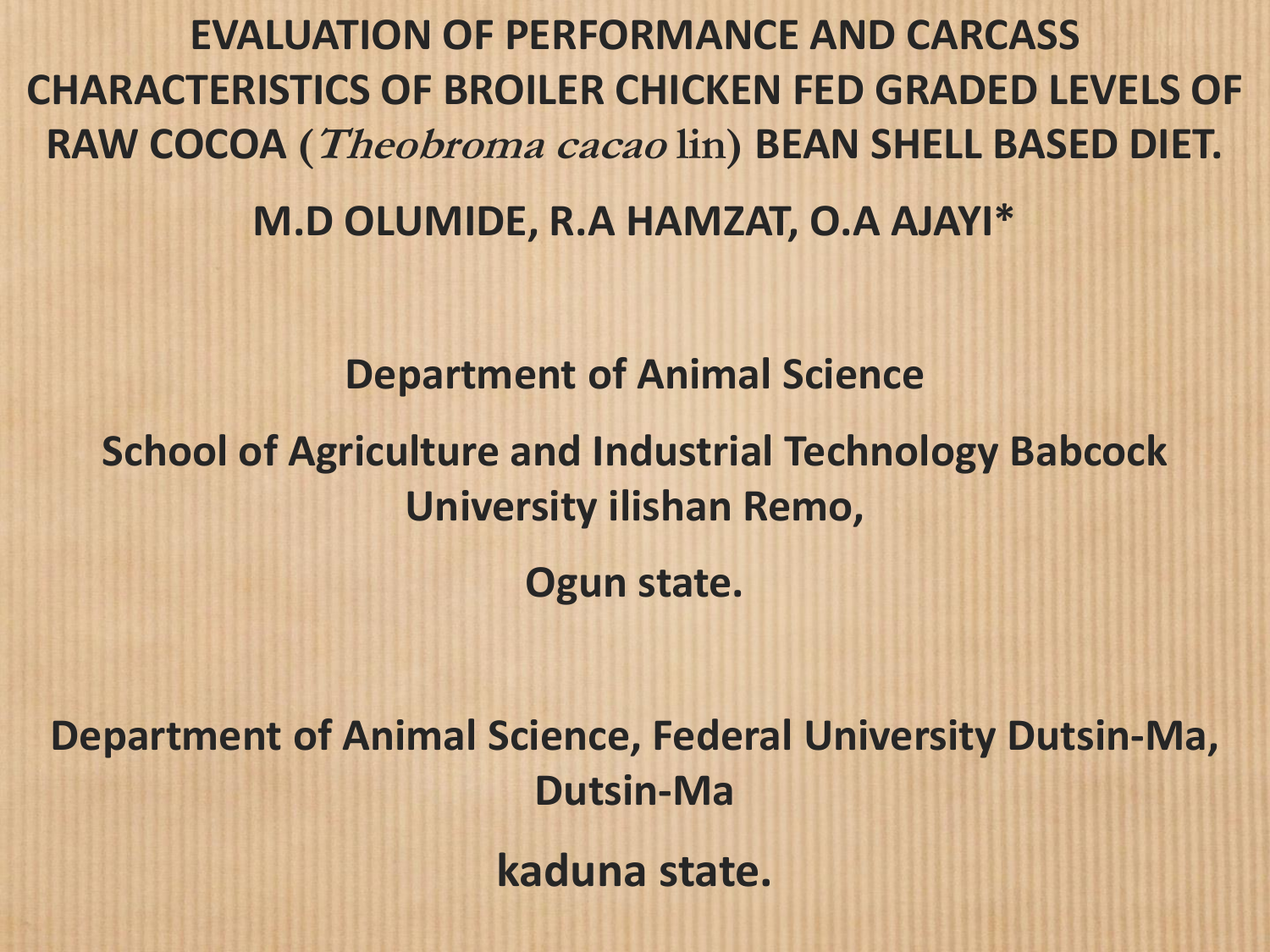# INTRODUCTION

- Poultry production in the tropics is facing the challenges of poor nutrition. (Babayemi *et al,* 2000).
- Livestock and poultry generally compete with humans for maize grain. The competition that exist between man and his livestock has necessitated the search for alternative ingredients.
- Large quantities of cocoa bean shell are produced and wasted annually by farmers and associated processing industries in Nigeria.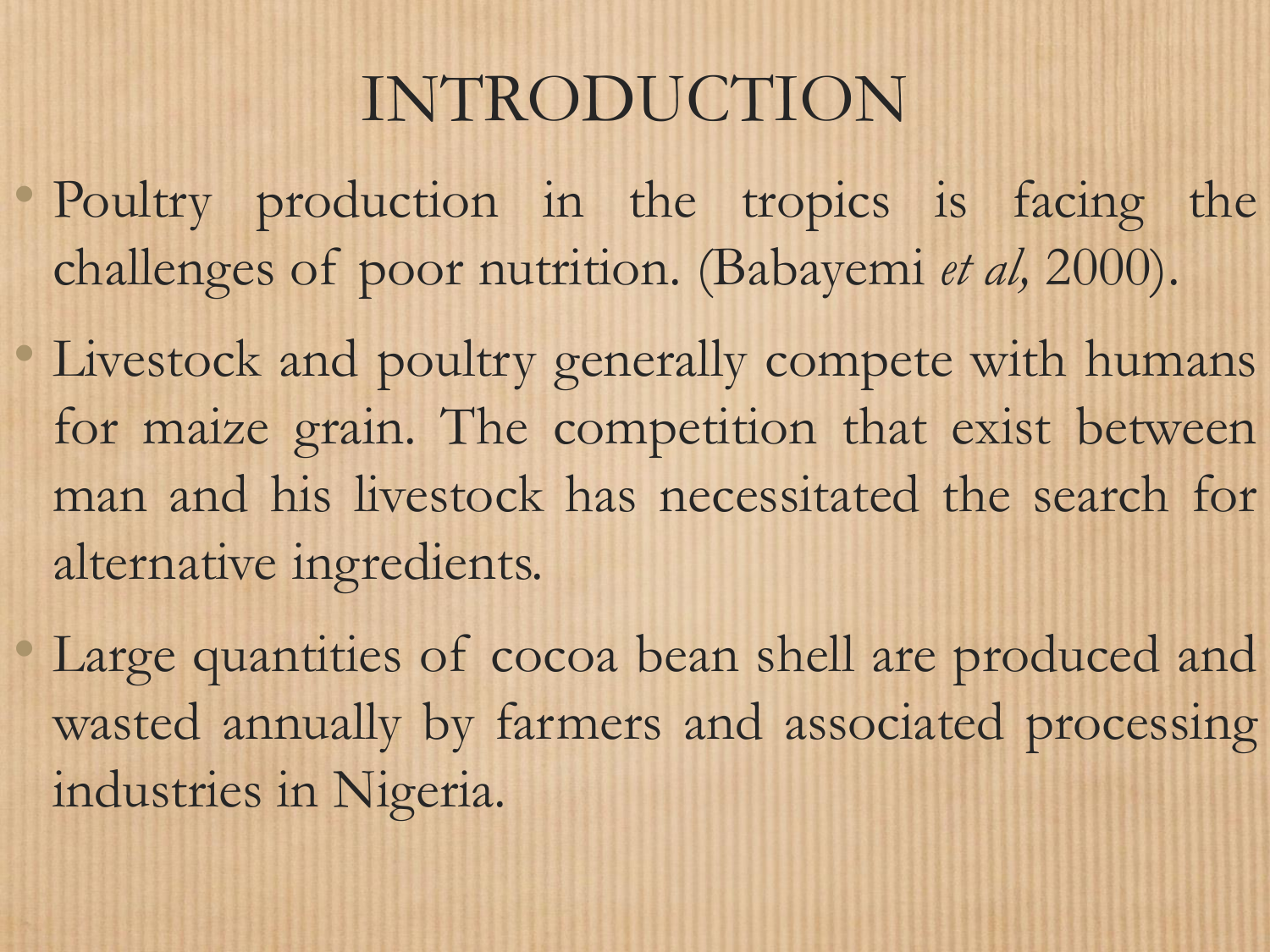• Cocoa bean shell (CBS) is a waste from cocoa processing industries in Nigeria and it constitutes a serious disposal problem (Hamzat,*et.al*.,2006; Olumide, *et al.*, 2008).

There is paucity of information on the use of graded levels of raw cocoa bean shell in the diets of broiler birds.

Therefore, the objective of this study is focused on evaluation of performance and carcass characteristics of broilers fed graded levels of cocoa bean shell based diets.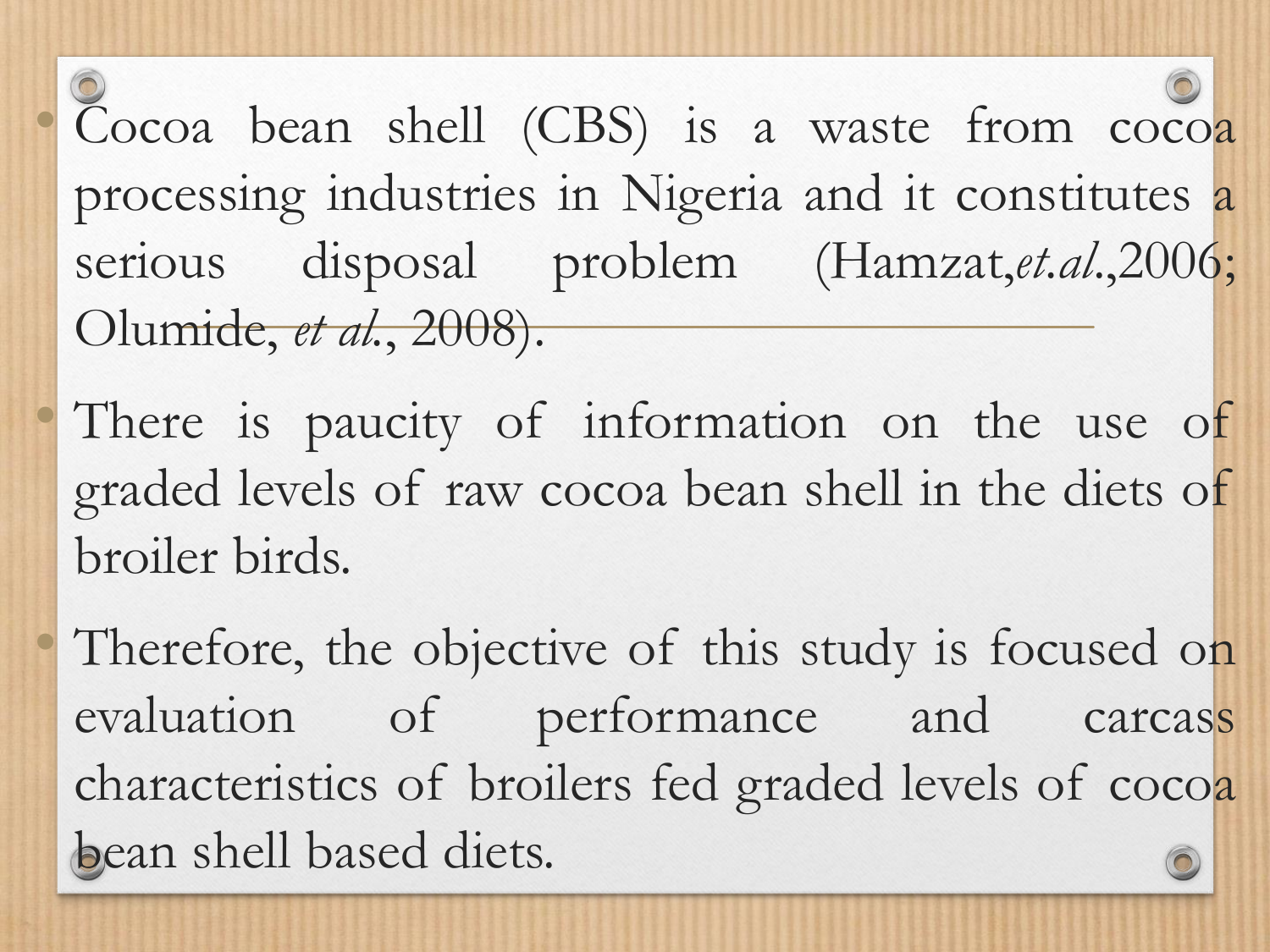# MATERIALS AND METHOD

- A total of one hundred and fifty day old broilers were used for this research. This experiment was carried out at University of Ibadan, Teaching and Research Farm, livestock section for a period of eight weeks.
	- The birds were randomly allotted to five dietary treatments with ten birds per replicate in a completely randomized design. The treatments were; A (0 % CBS- control), B (5 % RCBS), C (10 % RCBS), D (15 % RCBS) and E (20 % RCBS). The birds were fed *ad libitum.* Weekly records of body weight and daily feed intake were taken. Feed conversion ratio was calculated as a ratio of feed consumption and bodyweight gain.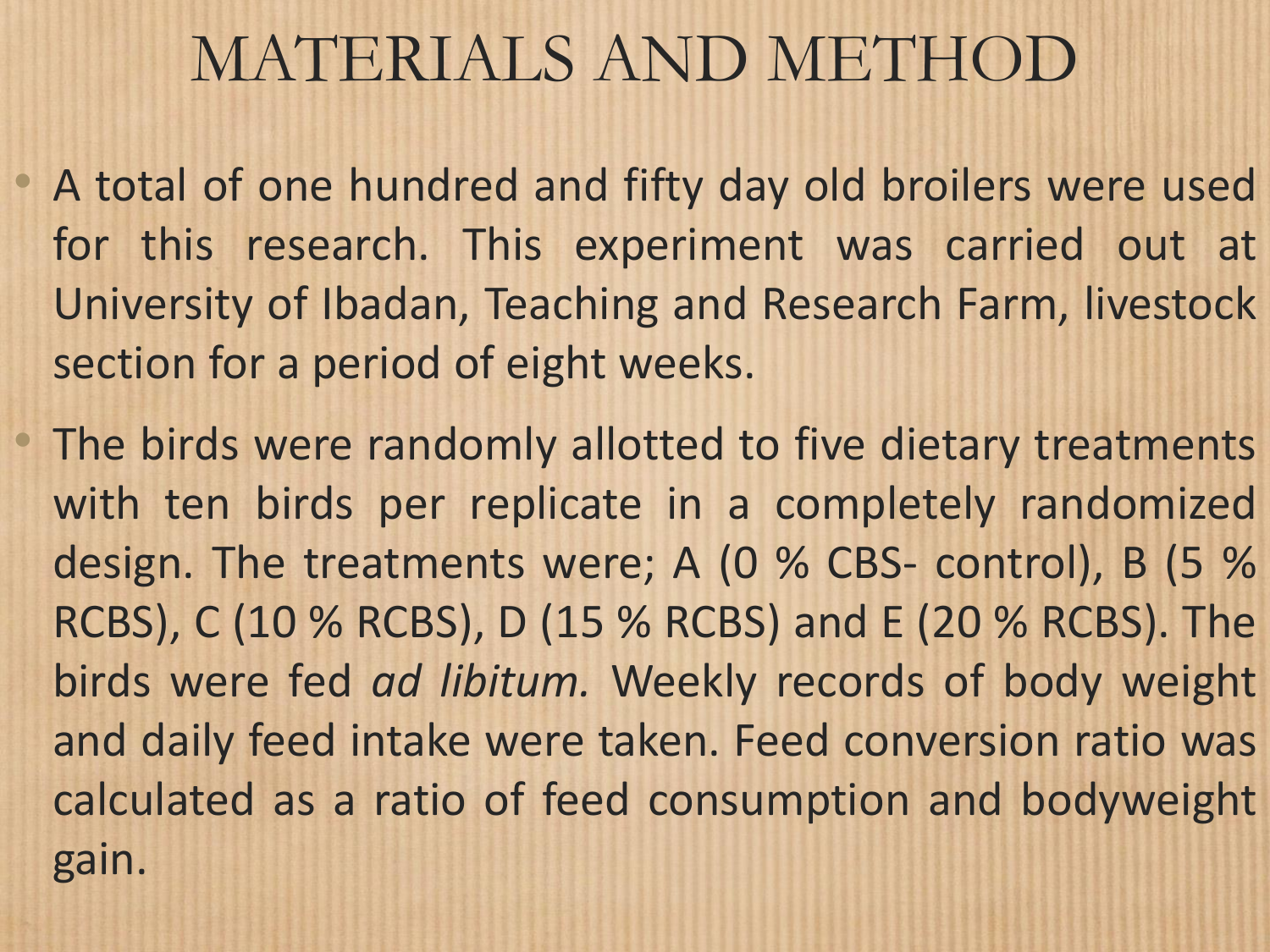At the end of 8 weeks, five birds were randomly selected from each of the replicates for carcass analysis. The selected birds were starved overnight and their live weights recorded. The birds were slaughtered by severing the jugular vein and were fully bled before scalding in hot water. The birds were de-feathered and their plucked weights were taken.

Eviscerated dressed, thigh, drumsticks and organ (Liver, heart and gizzard) weight were expressed as percentage of live weight. All data collected were subjected to analysis of variance (ANOVA) of SAS, (1999) and significant means were separated using Duncan multiple range test of the same software.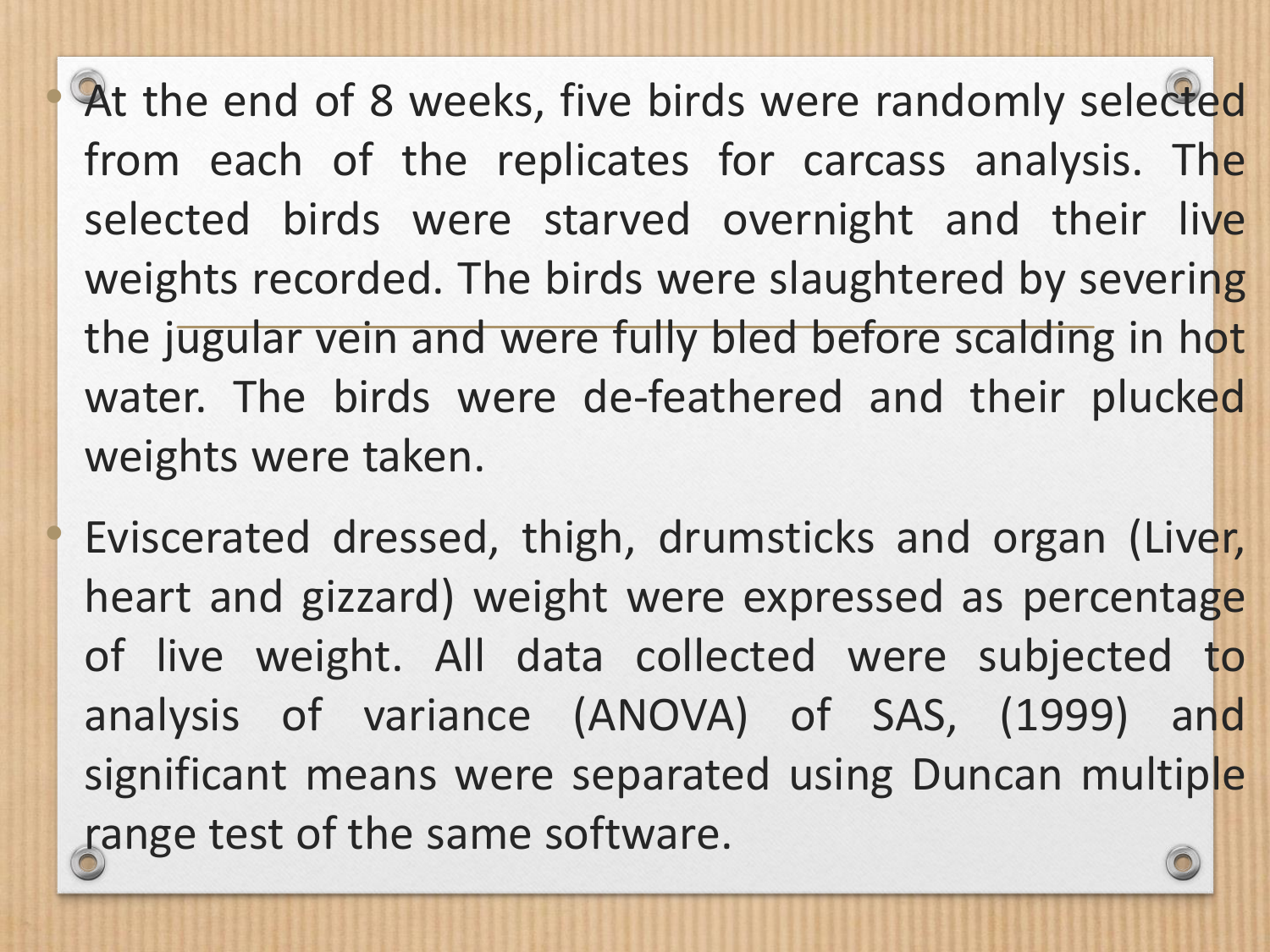### **TABLE 1**: Gross Composition of Broiler Starter Containing Graded Level of Raw Cocoa Bean Shell

| Ingredients (kg)               | $A(0\%)$                 | $\mathbf{B}(5\%)$ | $C(10\%)$ | D(15%)  | E(20%)  |  |  |  |
|--------------------------------|--------------------------|-------------------|-----------|---------|---------|--|--|--|
| Maize                          | 57.00                    | 54.15             | 51.30     | 48.45   | 45.60   |  |  |  |
| Cocoa Bean Shell (CBS)         | $\overline{\phantom{a}}$ | 2.85              | 5.70      | 8.55    | 11.40   |  |  |  |
| Soybean meal                   | 33.51                    | 33.51             | 33.51     | 33.51   | 33.51   |  |  |  |
| Fishmeal 72%                   | 1.00                     | 1.00              | 1.00      | 1.00    | 1.00    |  |  |  |
| Full fat Soya                  | 4.10                     | 4.10              | 4.10      | 4.10    | 4.10    |  |  |  |
| Oyster shell                   |                          | 0.50              | 0.50      | 0.50    | 0.50    |  |  |  |
| <b>Bone</b> meal               |                          | 3.30              | 3.30      | 3.30    | 3.30    |  |  |  |
| Methionine                     |                          | 0.04              | 0.04      | 0.04    | 0.04    |  |  |  |
| Salt                           |                          | 0.30              | 0.30      | 0.30    | 0.30    |  |  |  |
| Premix                         |                          | 0.025             | 0.025     | 0.025   | 0.025   |  |  |  |
|                                |                          |                   |           |         |         |  |  |  |
| Total                          |                          | 100.00<br>100.00  | 100.00    | 100.00  | 100.00  |  |  |  |
| <b>CALCULATED NUTRIENTS</b>    |                          |                   |           |         |         |  |  |  |
| Crude Protein (%)              | 23.21                    | 23.41             | 23.62     | 23.83   | 24.04   |  |  |  |
| Metabolisable Energy (Kcal/kg) | 2951.62                  | 2925.57           | 2899.52   | 2873.47 | 2847.40 |  |  |  |
| Crude Fibre (%)                | 4.01                     | 4.34              | 4.66      | 4.99    | 5.35    |  |  |  |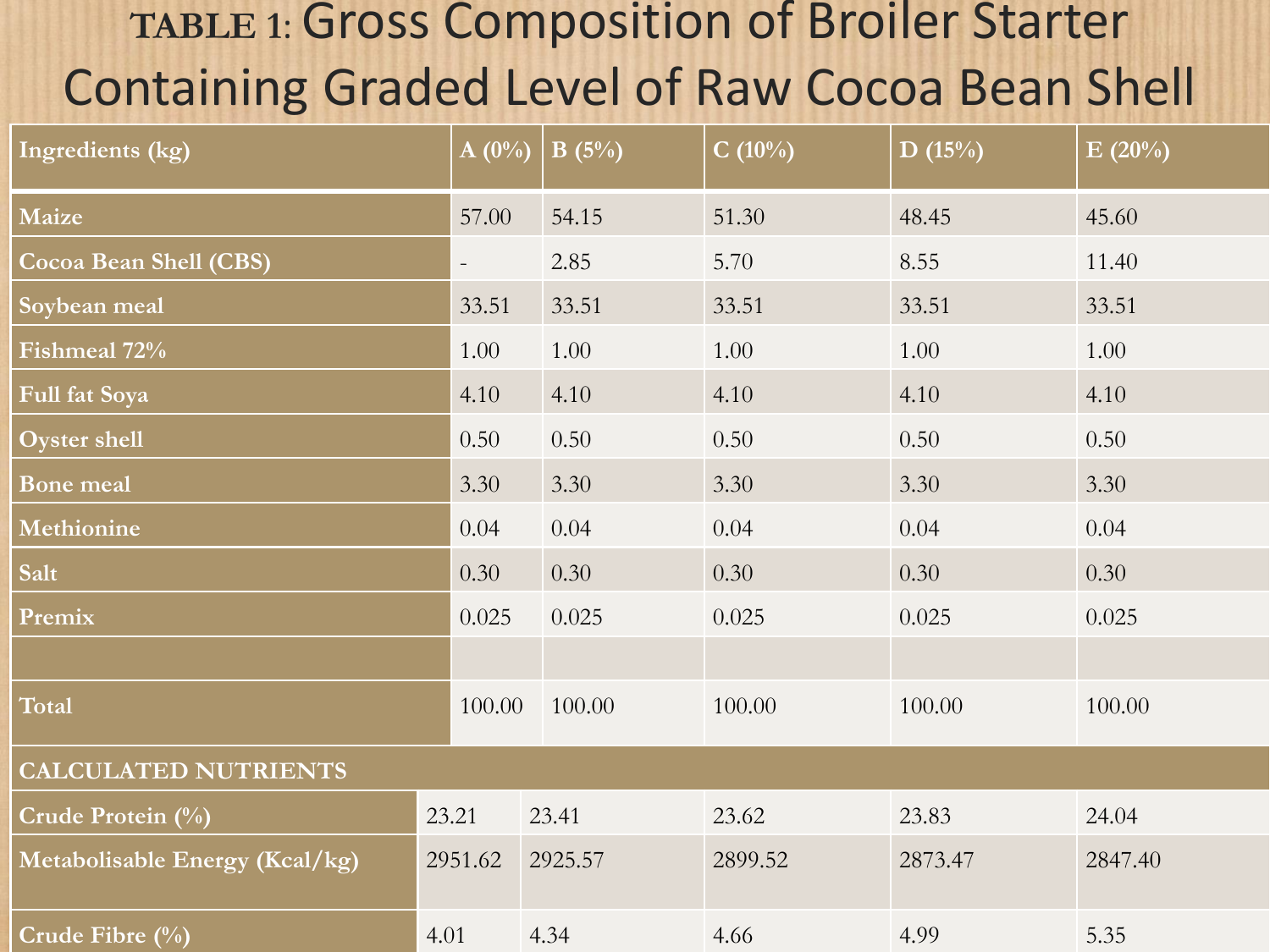## Table 2: Gross Composition of Finisher Diet Containing Graded Level of Raw Cocoa Bean shell

| <b>Ingredients (kg)</b>               | A (0%)                   | B(5%)   | C(10%)  | D(15%)  | E (20%) |  |  |
|---------------------------------------|--------------------------|---------|---------|---------|---------|--|--|
| <b>Maize</b>                          | 57.00                    | 54.15   | 51.30   | 48.45   | 45.60   |  |  |
| <b>Cocoa Bean Shell (CBS)</b>         | $\overline{\phantom{0}}$ | 2.85    | 5.70    | 8.55    | 11.40   |  |  |
| Soybean meal                          | 25.80                    | 25.80   | 25.80   | 25.80   | 25.80   |  |  |
| Palm kernel oil                       | 2.47                     | 2.47    | 2.47    | 2.47    | 2.47    |  |  |
| <b>Full fat Soya</b>                  | 10.00                    | 10.00   | 10.00   | 10.00   | 10.00   |  |  |
| <b>Oyster shell</b>                   | 0.50                     | 0.50    | 0.50    | 0.50    | 0.50    |  |  |
| <b>Bone meal</b>                      | 3.30                     | 3.30    | 3.30    | 3.30    | 3.30    |  |  |
| <b>Methionine</b>                     | 0.08                     | 0.08    | 0.08    | 0.08    | 0.08    |  |  |
| <b>Salt</b>                           | 0.30                     | 0.30    | 0.30    | 0.30    | 0.30    |  |  |
| <b>Premix</b>                         | 0.025                    | 0.025   | 0.025   | 0.025   | 0.025   |  |  |
|                                       |                          |         |         |         |         |  |  |
| <b>Total</b>                          | 100.00                   | 100.00  | 100.00  | 100.00  | 100.00  |  |  |
| <b>CALCULATED NUTRIENTS</b>           |                          |         |         |         |         |  |  |
| <b>Crude Protein (%)</b>              | 21.48                    | 21.69   | 21.90   | 22.11   | 22.32   |  |  |
| <b>Metabolisable Energy (Kcal/kg)</b> | 3122.33                  | 3096.28 | 3070.23 | 3044.18 | 3080.13 |  |  |
| $A \sim \Gamma$ ihan $(0/1)$          | 2.01                     | 111     | 1.17    | مم م    | 0.12    |  |  |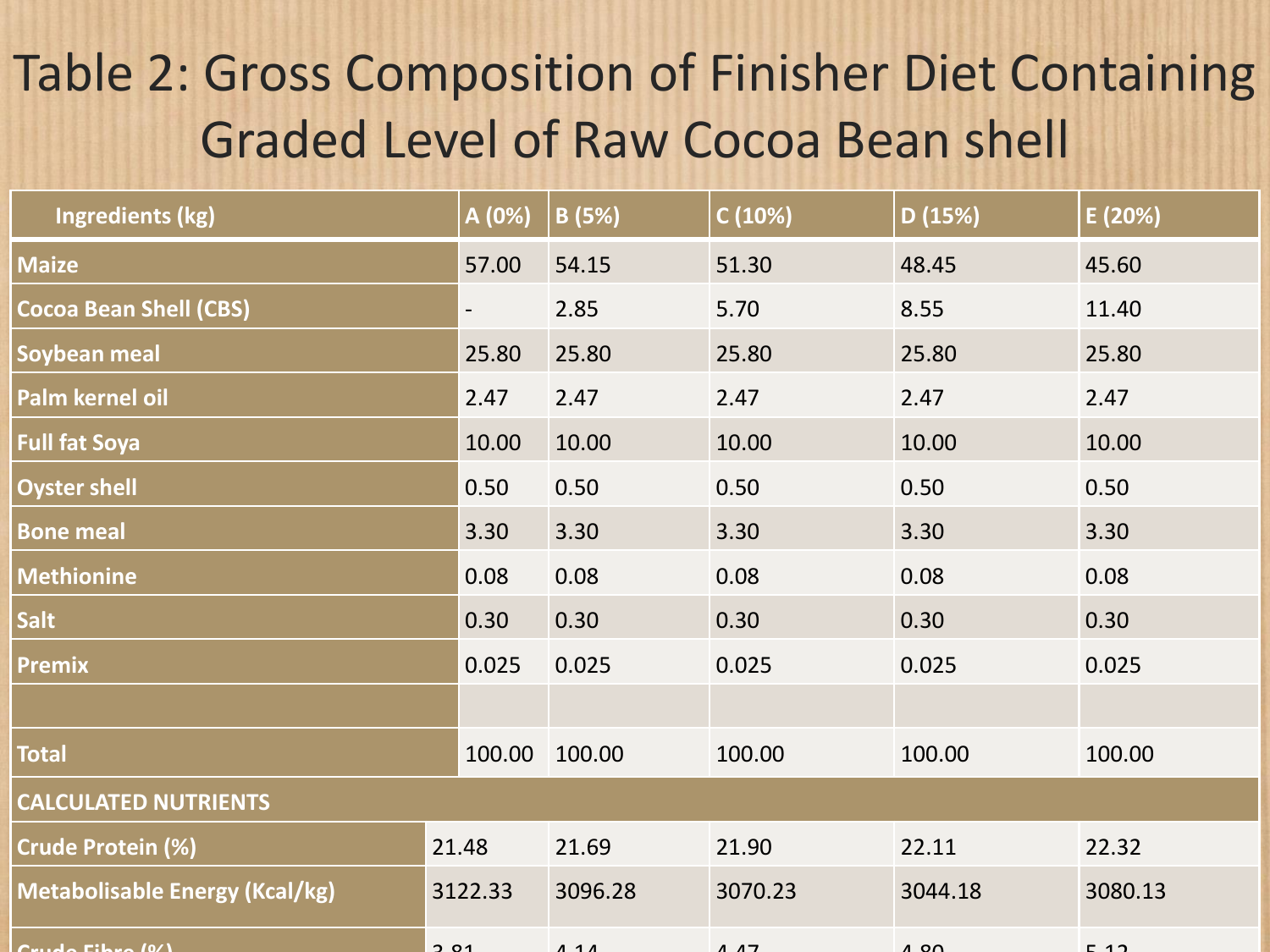## **Table 3:** Proximate Composition of Raw Cocoa Bean Shell

 $\circledcirc$ 

| Dry Matter $(\%)$                   | 89.00   |
|-------------------------------------|---------|
| Moisture $\left(\frac{0}{0}\right)$ | 11.00   |
| Crude Protein (%)                   | 14.58   |
| Crude Fiber $(\%)$                  | 15.58   |
| Ash $(\%)$                          | 9.70    |
| Ether Extract $(\%)$                | 2.79    |
| Nitrogen Free Extract $(\%)$        | 57.10   |
| Metabolisable Energy (k cal/kg)     | 2308.10 |
| Theobromine (%)                     | 0.85    |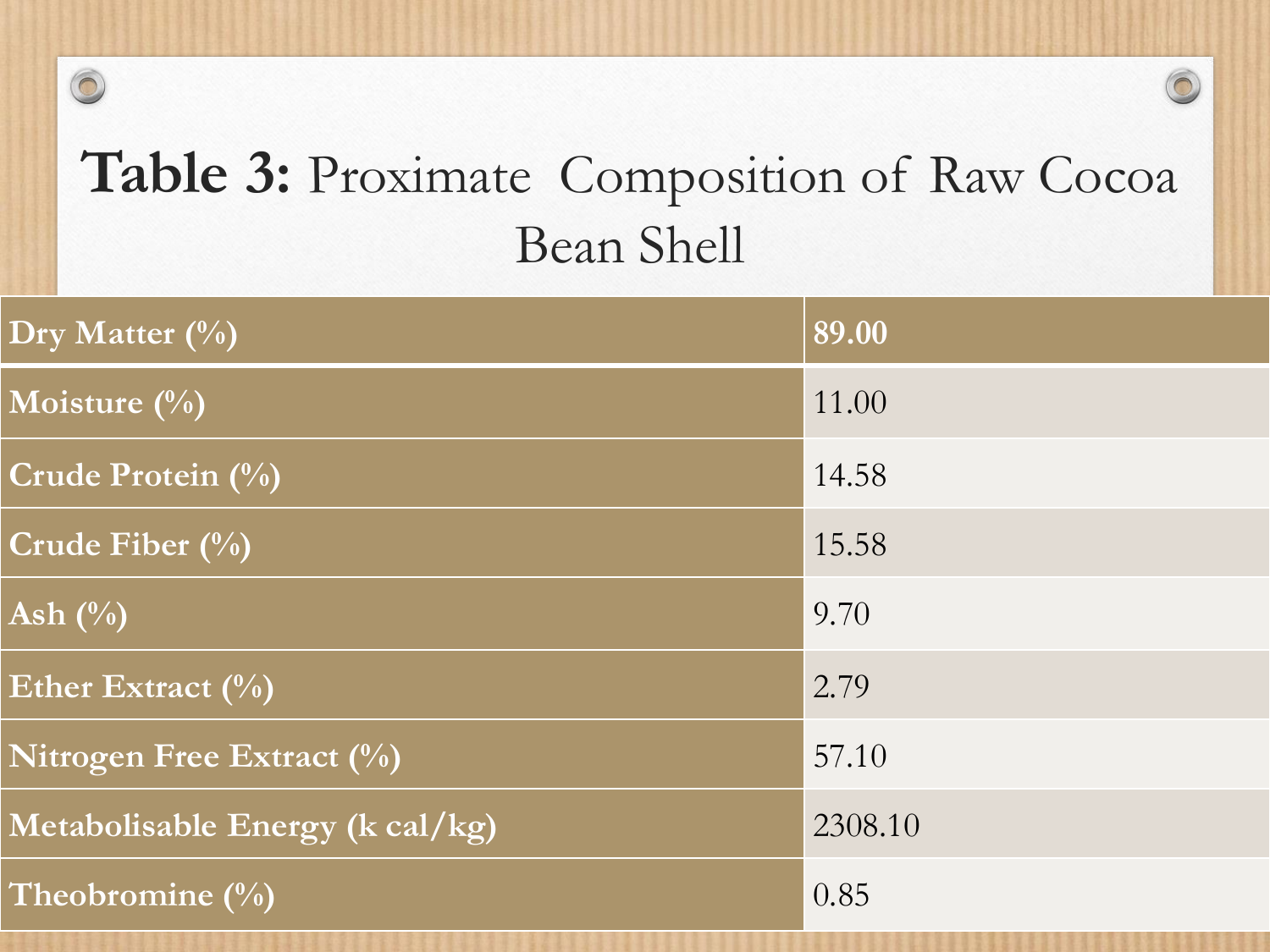## performance characteristics of broiler chicken fed graded level of raw cocoa bean shell

.

There were significant  $(P<0.05)$  difference in feed intake between birds on the control and RCBS supplemented diets. The weight gain and feed conversion ratio of bird fed the RCBS based diets were significantly (P<0.05) different from their contemporary on the control diets

The mortality rate was highest with the bird fed with diet containing 20 % RCBS. This showed that the tolerable level of raw cocoa bean shell was exceeded at 20%.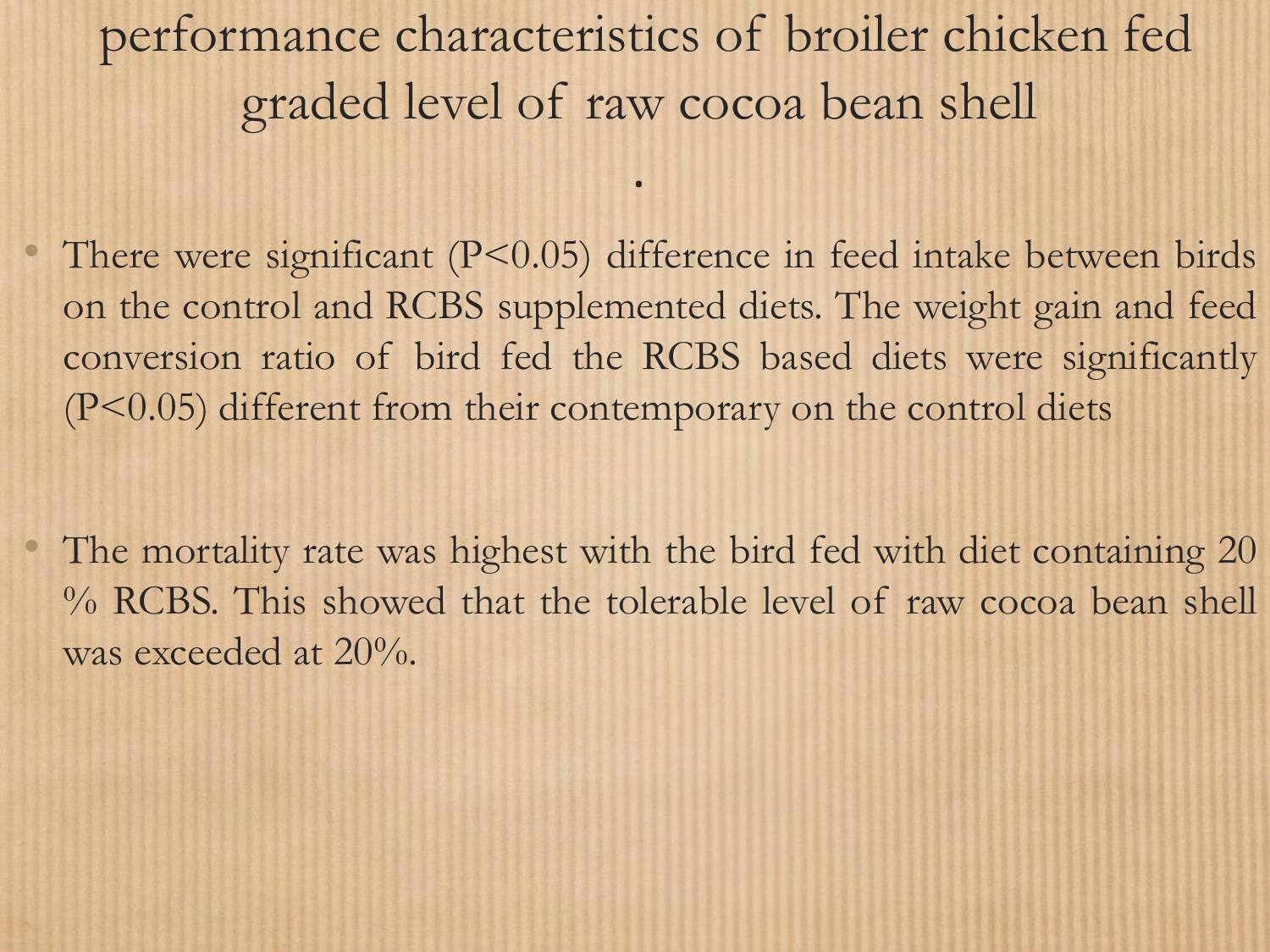## **Table 4**: Performance Characteristics of Broiler Chicken Fed Cocoa Bean Shell

| <b>Parameters</b>                                       | $A(0\%)$             | B(5%)                  | $C(10\%)$            | D(15%)                 | E(20%)               | <b>SEM</b> |
|---------------------------------------------------------|----------------------|------------------------|----------------------|------------------------|----------------------|------------|
| <b>AVERAGE</b><br><b>INTAKE</b><br><b>FEED</b><br>${g}$ | 4556.50 <sup>a</sup> | 4529.00 <sup>b</sup>   | $4200.50$ c          | 4177.50 <sup>d</sup>   | $4097.00^e$          | 2.33       |
| <b>INITIAL WEIGHT {g}</b>                               | 37.00                | 37.00                  | 37.00                | 36.00<br>$\sim 10$     | 36.00                |            |
| FINAL WEIGHT {g}                                        | $1952.00^a$          | 1812.00 <sup>b</sup>   | 1739.00 <sup>c</sup> | $1630.00$ <sup>d</sup> | 1550.00 <sup>e</sup> | 7.34       |
| <b>AVERAGE</b><br><b>WEIGHT</b><br><b>GAIN</b><br>${g}$ | 1915.00 <sup>b</sup> | $2076.56^{\mathrm{a}}$ | 1901.00 <sup>b</sup> | 1806.00c               | 1665.00 <sup>d</sup> | 1.84       |
| <b>FCR</b>                                              | 2.37c                | 2.55 <sup>b</sup>      | 2.58 <sup>b</sup>    | 2.40 <sup>b</sup>      | $2.81^{a}$           | 0.21       |
| <b>MORTALITY %</b>                                      | 0.00                 | 3.33                   | 3.33                 | 6.66                   | 10.00                | 0.01       |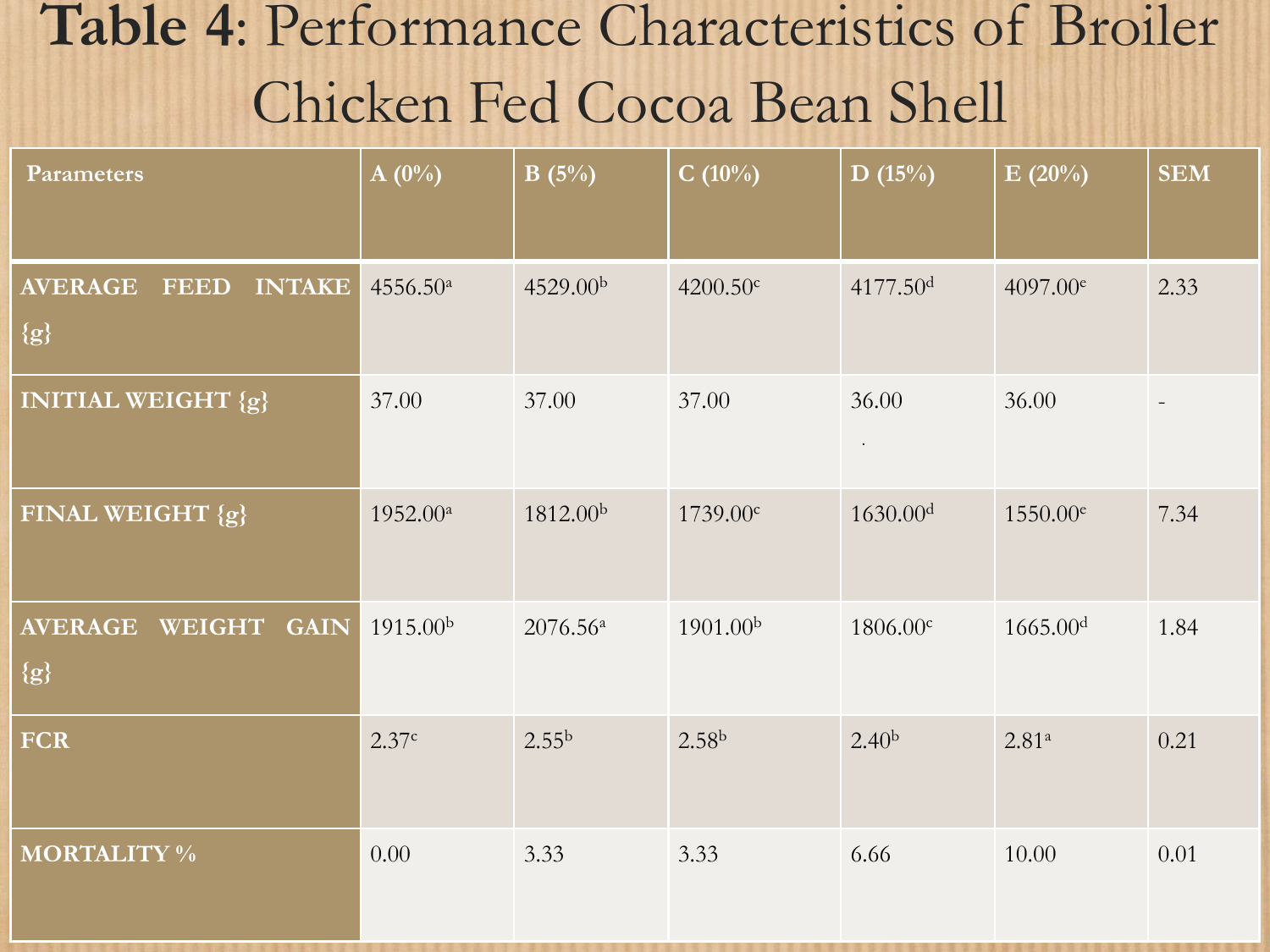### **Table 5:** Carcass Characteristics of Broilers Fed Graded Levels of Raw Cocoa Bean Shell Based Diets

| <b>PARAMETERS</b>                | $0\%$                | $5\%$                | 10%                  | 15%                  | 20%                  | <b>SEM</b>         |
|----------------------------------|----------------------|----------------------|----------------------|----------------------|----------------------|--------------------|
|                                  | Control              | <b>RCBS</b>          | <b>RCBS</b>          | <b>RCBS</b>          | <b>RCBS</b>          |                    |
| Live weight $(g)$                | 1952.00 <sup>a</sup> | 1812.33 <sup>b</sup> | 1739.67c             | 1630.67 <sup>d</sup> | 1550.67 <sup>e</sup> | 9.38               |
| Plucked<br>weight(g)             | 1752.00 <sup>a</sup> | 1708.67 <sup>a</sup> | 1489.67 <sup>b</sup> | 1380.00 <sup>b</sup> | 1360.67c             | 9.15               |
| Eviscerated<br>weight $(g)$      | 1518.67 <sup>a</sup> | 1493.33a             | 1348.67 <sup>b</sup> | 1280.33 <sup>b</sup> | 1130.00c             | 8.09               |
| Visceral organ                   | 233.33 <sup>a</sup>  | 200.00 <sup>b</sup>  | 150.00 <sup>d</sup>  | 146.67e              | 176.67c              | 8.56               |
| <b>Dressed</b><br>weight(g) $\%$ | 1438.03 <sup>a</sup> | 1286.88 <sup>b</sup> | 1215.50 <sup>b</sup> | 1116.67c             | 1116.67c             | 12.9               |
| Dressed $\%$                     | 73.67 <sup>a</sup>   | 71.02 <sup>a</sup>   | 69.90 <sup>a</sup>   | 67.00 <sup>b</sup>   | 69.07a               | 1.23               |
| <b>Breast</b> %                  | $23.00^a$            | $23.00^a$            | $22.00^a$            | 21.00 <sup>b</sup>   | 19.80 <sup>b</sup>   | 2.34               |
| Thigh %                          | 15.76                | 15.55                | 15.69                | 15.36                | 14.15                | 2.12               |
| Drumstick %                      | 14.99                | 14.50                | 14.50                | 14.00                | 14.00                | 1.52               |
| Organ weight                     |                      |                      |                      |                      |                      |                    |
| Gizzard %                        | $3.24$               | 3.08                 | 3.36                 | 3.41                 | 3.59                 | 0.88               |
| Liver $\%$                       | 2.76 <sup>d</sup>    | 3.33c                | 3.88c                | 4.34 <sup>b</sup>    | $5.31^{a}$           | $\vert 0.40 \vert$ |
| Heart %                          | 0.68                 | 0.66                 | 0.66                 | 0.62                 | 0.61                 | 0.12               |

a, b, c, d, e = Means along the same rows with different superscripts are significant  $(P < 0.05)$ RCBS = Raw Cocoa Bean shell; SEM=Standard Error of Means.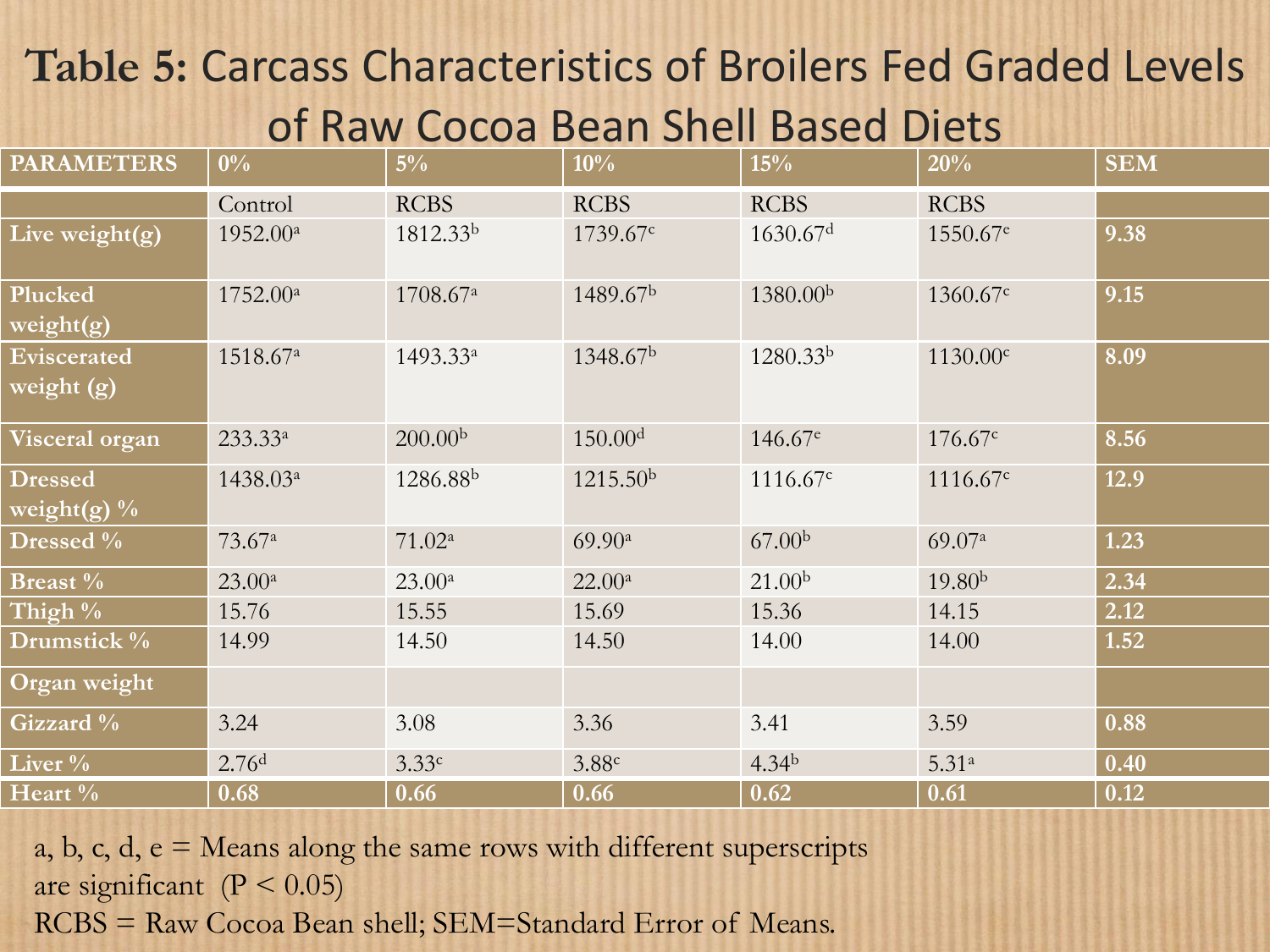## Carcass Characteristics of Broiler Fed Raw Cocoa Bean Shell

• From the carcass characteristics of broilers fed raw cocoa bean shell based diets.

Significant difference  $(P<0.05)$  were obtained in the values of plucked weight, eviscerated weight, visceral organ, dressed % while the values obtained for thigh, drumstick, gizzard and heart were not significantly different.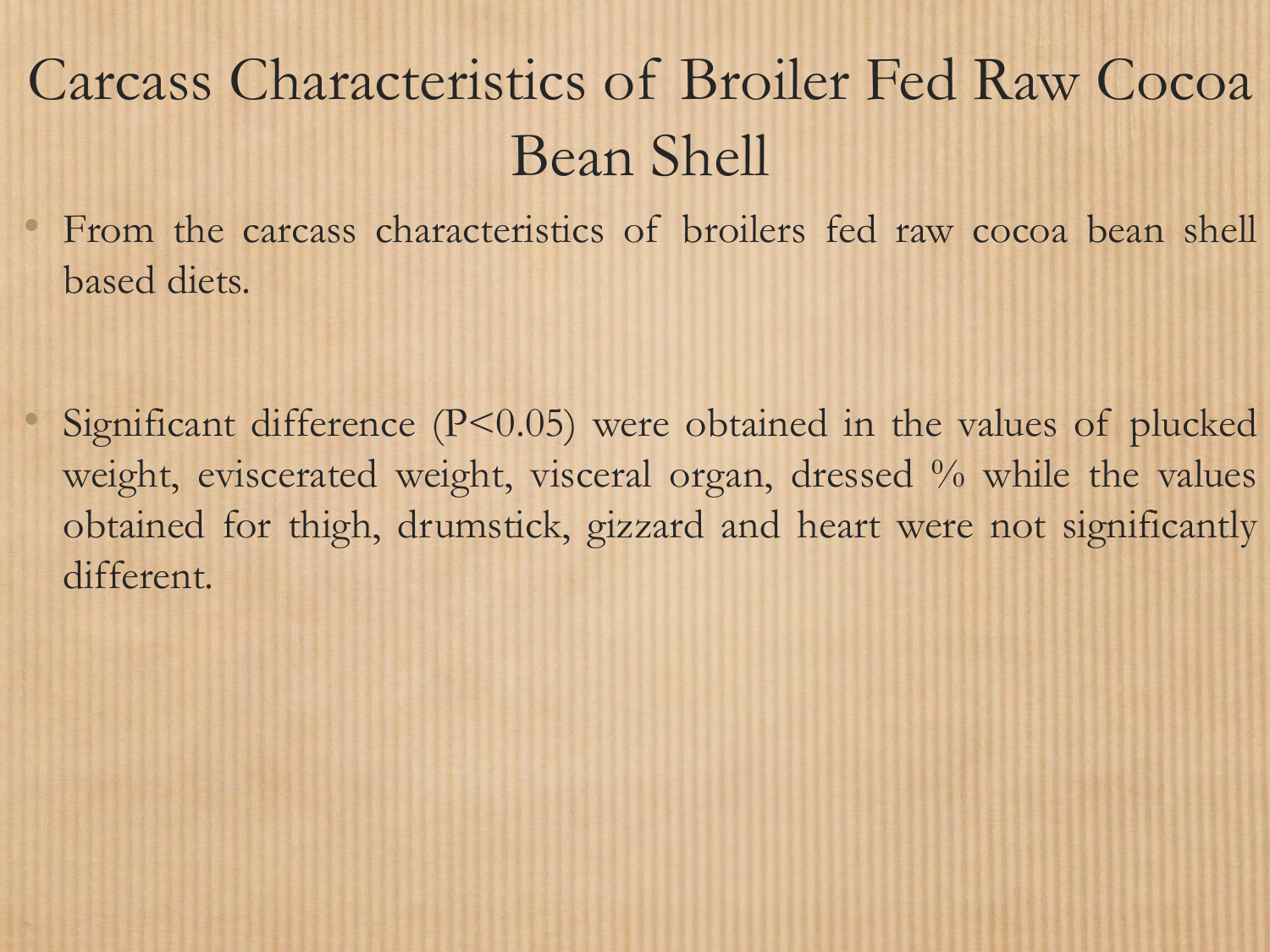## CONCLUSION

It can therefore be concluded that broiler can effectively utilize RCBS up to 10% inclusion in the diet, without compromising the performance and the health status of the birds.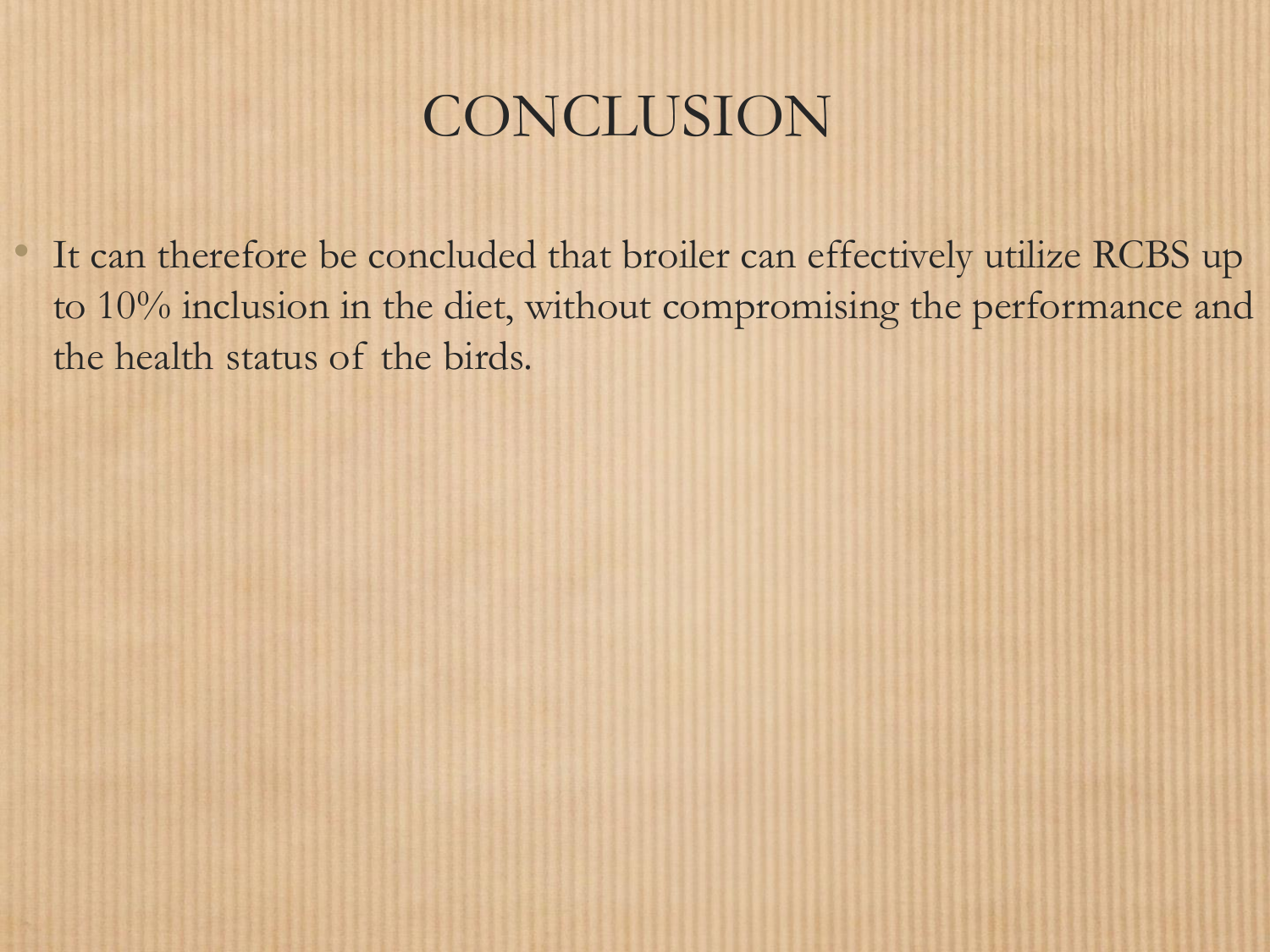## THANK YOU FOR YOUR AUDIENCE



 $\circledcirc$